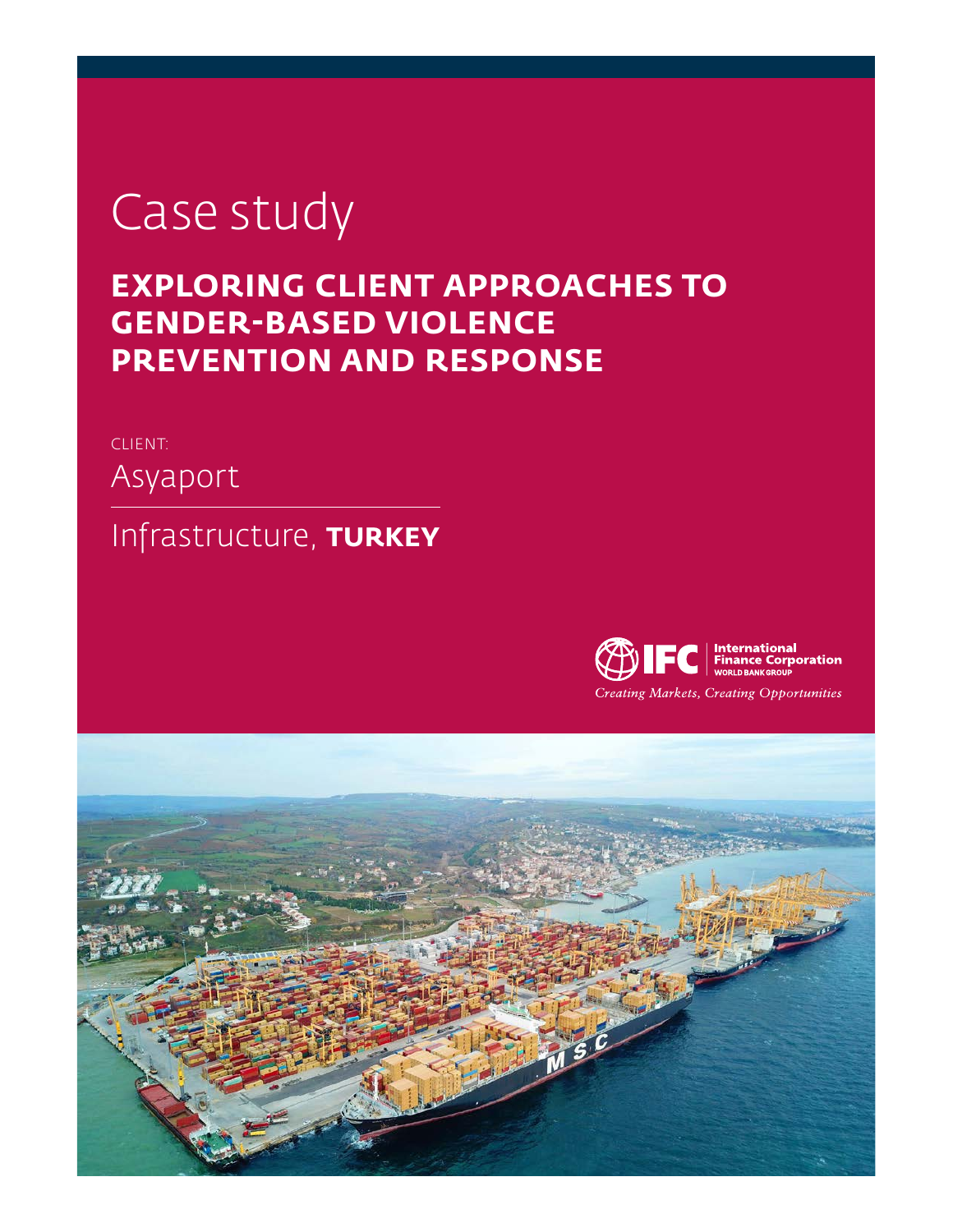## **Policy Overview Turkey**



**Economy name:** Republic of **Turkey** 

**Main business city:** Istanbul

**Region:** Europe & Central Asia

**Income level:** Upper middle income

**Population (2019):** 83,429,615

**Female population:** 42,255,902 (50.6%)

 $\blacktriangle$ 

**Labor force participation rate:** 33.9% female 72.4% male

**Proportion of wage and salaried workers:** 67.8% female 69.8% male

**Proportion of self-employed workers:** 32.2% female 30.2% male

#### **Global rankings**

| Women, Business and the Law Indicator <sup>®</sup>         | 82.5/100 |
|------------------------------------------------------------|----------|
| Gender Inequality Index <sup>+</sup>                       | 59/162   |
| Global Gender Gap Index <sup>#</sup>                       | 130/153  |
| Middle East and North Africa Gender Gap Index <sup>#</sup> | 5/19     |
| Wage equality <sup>#</sup>                                 | 106/153  |
| Economic participation and opportunity <sup>#</sup>        | 136/153  |

#### **Women, Business and the Law**<sup>\*</sup>

| Can a woman get a job in the same way<br>as a man?                     | Yes |
|------------------------------------------------------------------------|-----|
| Does the law prohibit discrimination in<br>employment based on gender? | Yes |
| Is there legislation on sexual harassment<br>in employment?            | Yes |
| Are there criminal penalties for sexual<br>harassment in employment?   | Yes |
| Are there civil remedies for sexual harassment<br>in employment?       | Yes |
| Is there legislation specifically addressing<br>domestic violence?     | Yes |

**Gender-based violence§**

| Prevalence of lifetime domestic violence | 38% |
|------------------------------------------|-----|
| Prevalence of child marriage             | 15% |

Unless otherwise indicated, all data for this overview were taken from WBG, *World Development Indicators:* Labor force participation rate, female (% of female population ages 15+) (modeled ILO estimate), (2020) Labor force participation rate, male (% of male population ages 15+) (modeled ILO estimate), (2020) *Wage and salaried workers, female (% of female employment) (modeled ILO estimate),* (2020) *Wage and salaried workers, male (% of male employment) (modeled ILO estimate),*(2020) *Self-employed, female (% of female employment) (modeled ILO estimate),* (2020) *Self-employed, male (% of male employment) (modeled ILO estimate),* (2020)

- ★ WBG, *Women, Business and the Law Indicator,* (2020)
- † UNDP, *Gender Inequality Index,* (2018)
- ‡ WEF, *Global Gender Gap Report,* (2020)
- § UN Women, *Global Database on Violence Against Women* (accessed on September 22, 2020)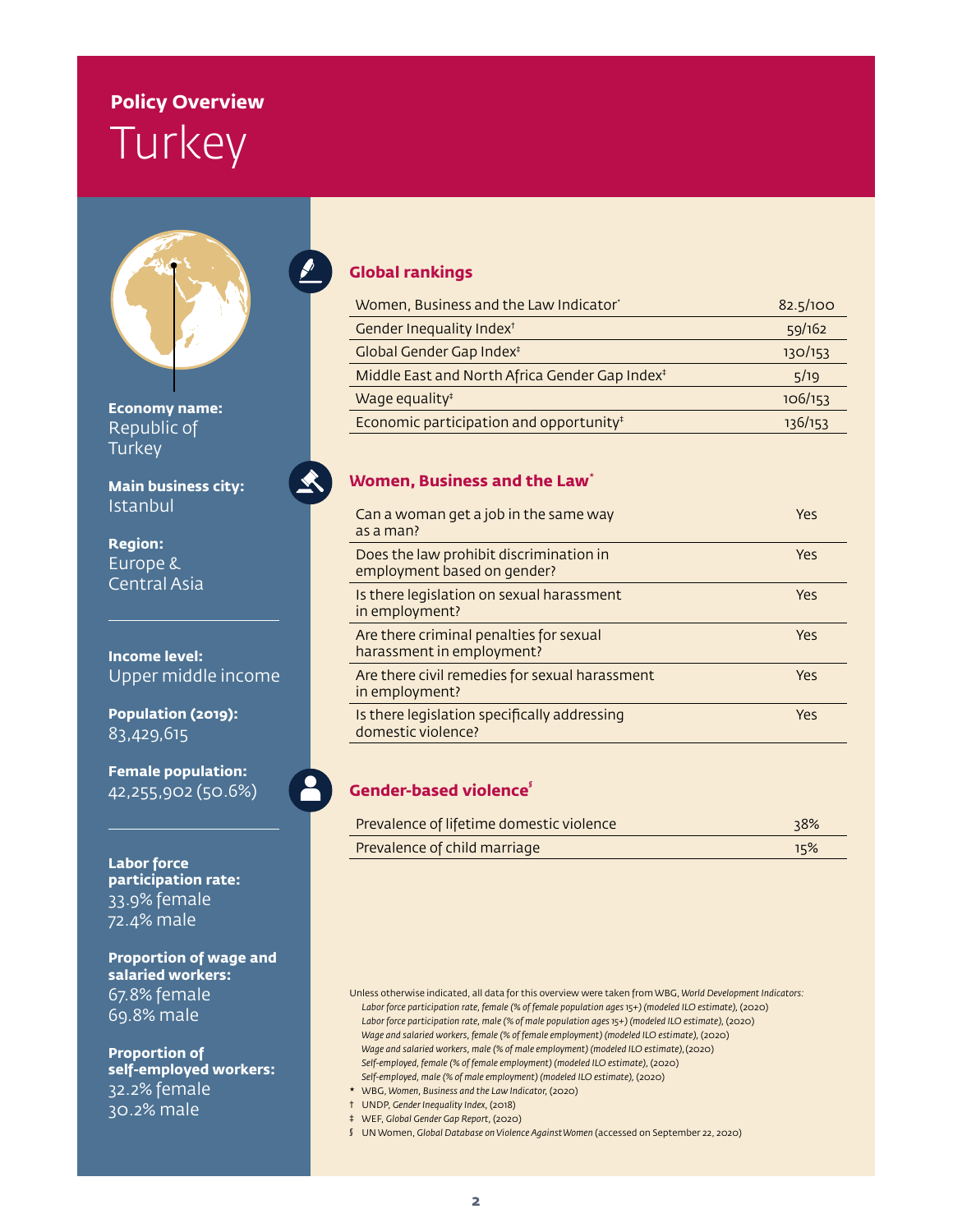## Case Study: Asyaport Infrastructure, **TURKEY**

## Asyaport Infrastructure, **TURKEY**

### **GENDER-BASED VIOLENCE IN TURKEY**

During the founding of the Turkish Republic in 1923, legislators enacted important legal reforms to ensure equality between women and men. The Turkish Constitution written at that time explicitly sanctioned that both men and women were entitled to receive primary education and had the right to vote and be elected. In the 1980s, a women's movement raised public awareness of women's rights abuses in the country, especially violence against women. In response, in 1985, the Government of Turkey ratified the Convention on the Elimination of All Forms of Discrimination against Women (CEDAW). In the 1990s, gender equality improved in public institutions, universities and, civil society.1

The "Law for the Protection of the Family" was enacted in 1998 to protect survivors of domestic violence. However, statistics and court proceedings, including some European Court of Human Rights cases, have shown that incidents of domestic violence has not significantly reduced. This is seen to be due to gaps in effective implementation of the family law by enforcement officers, prosecutors and judges. Throughout the country, gender-based violence (GBV) continues to be a concern.2

Starting in 2000, Turkey began to update its fundamental laws with respect to gender equality. Several constitutional amendments were introduced in the first decade of the twenty-first century. The Constitution now states a commitment to equality. A reference to the family as the foundation of Turkish society has also been amended to clarify that equality between the spouses is a principle of the family. In 2011, Turkey signed the Council of Europe's Istanbul Convention on preventing and combating violence against women and domestic violence; and was the first country to ratify this convention the following year.3

In spite of the country's signing of these international agreements and its legislative improvements, more effort is still needed to end violence against women throughout Turkey. Patriarchal attitudes, cultural and social practices, gender inequality, and stereotypes remain pervasive, and reasons for substantial continued gender discrimination and violence. The Constitution continues to suggests there are certain forms of employment that may not be suitable for a person based on their sex; and identifies women alongside physically and mentally disabled persons as in need of special protection with regard to working conditions. Women in Turkey also continue to be at risk of child marriage, sexual harassment, discrimination in the workplace, and barriers to accessing education.4

Turkey currently ranks 130th out of 153 countries on the World Economic Forum's Global Gender Gap Index. In 2020, the country's scores for women's economic participation and opportunity, educational attainment, and political empowerment showed a significant decline compared to the previous decade. The country ranks somewhat within the Middle East and North Africa Region Gender Gap Index, where it is currently 5th out of a total of 19 countries.<sup>5</sup>



### **Terminal Investment Limited**

Since 2015, Asyaport has continuously **monitored** the **number of women** in its workforce; and they have seen the total number of female employees **double** since then.

There are currently **62 women**  working for Asyaport:

- 25 white-collar subcontractors
- 29 blue-collar subcontractors
- 8 white-collar consultants

The company is making efforts to overcome **social gender stereotyping**. It recently completed an **equal opportunities action plan** with the goal of further increasing the number of **women employees**.

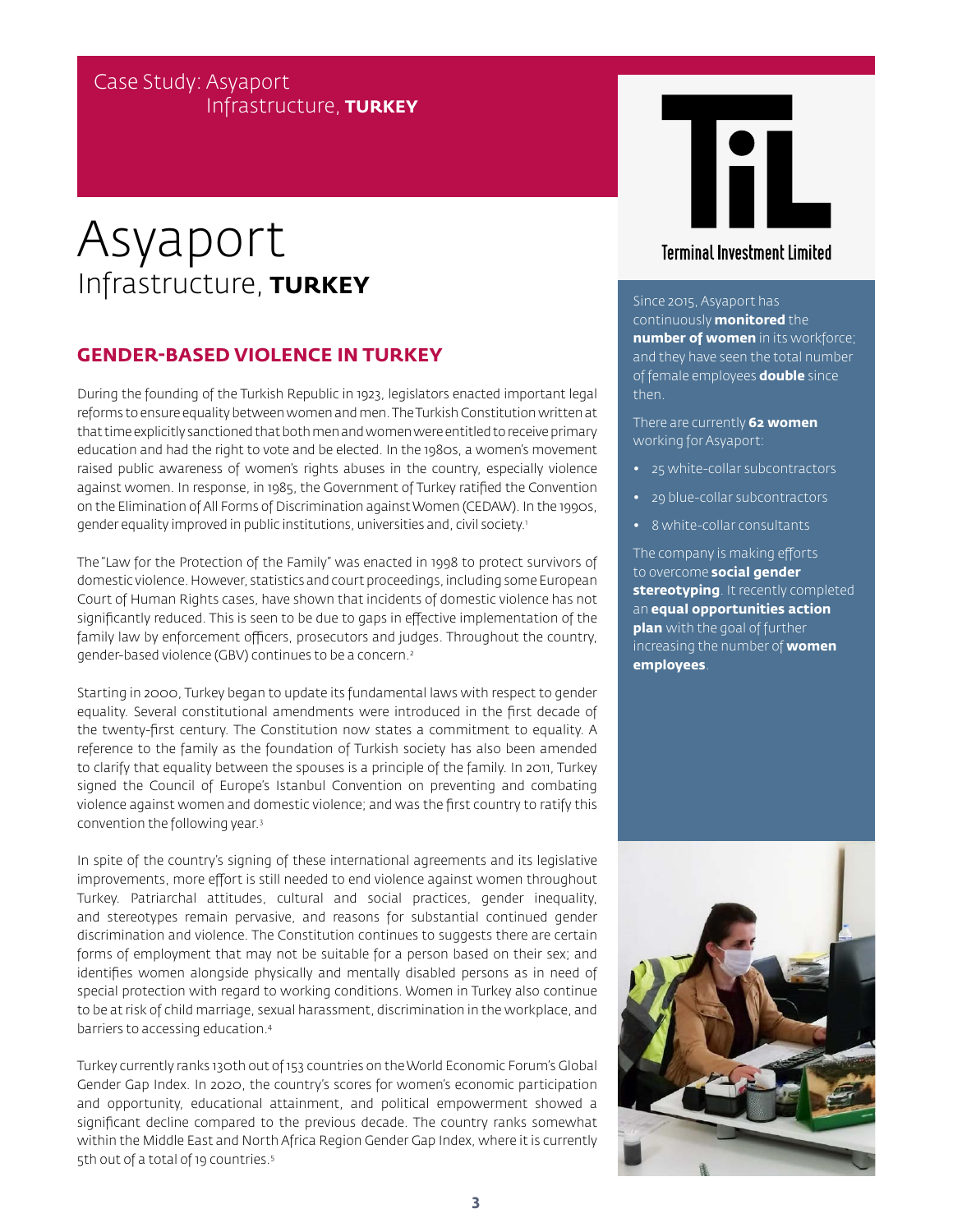### Case Study: Asyaport Infrastructure, **TURKEY**

#### **PROJECT BACKGROUND**

Asya Port Liman Isletmeleri ('Asyaport') is a \$415 million project to build a greenfield container terminal on the Marmara Sea, approximately 70 km from Istanbul in Turkey. The terminal is indirectly majority owned by Terminal Investment Limited. It is a deep-water site, strategically located to serve as a transshipment hub for containers destined for the Black Sea traveling via the Bosphorus Strait. Construction of the terminal began in 2010 and operations commenced in 2015.

Construction work included the quarrying of six million metric tonnes for land fill and reclamation, the installation of concrete piles for the feeder quay, the construction of the main quay wall, and the paving and outfitting of the container yard. As of 2020, Asyaport is designed to handle a maximum annual throughput of 2.5 million twenty-foot equivalent units (TEUs). This is achieved with the help of 11 ship-to-shore container cranes, 30 rubber-tired gantry cranes, two reach stackers, four empty container handlers, 53 terminal tractors, and three ship cranes. The terminal can handle container vessels with a capacity of up to 24,000 TEUs with a maximum draught of 18 meters.

In 2013, along with its co-financiers (EBRD and IsBank), IFC committed a \$75 million loan over 10 years for greenfield construction of the terminal. In 2019, a follow-up investment of \$12 million from IFC, along with another \$12 million from EBRD, was approved for the purchase of new equipment for the terminal to reach full design capacity and increase efficiency.

### **HOW ASYAPORT WORKS TO PREVENT GENDER-BASED VIOLENCE**

In 2019, Asyaport completed a GBV risk assessment as part of IFC's Environmental and Social (E&S) review. Based on the results of this assessment, the company agreed to take actions to promote equal opportunities in the project and reduce GBV risks. These actions were documented in the company's E&S Action Plan:

- **Provide specific training** to grievance officers and general awareness to employees on harassment and bullying.
- **Update the grievance mechanism** to include specific treatment of harassment and GBV grievances.
- **Consult with female employees** about their concerns regarding transportation and safety.
- **Explore opportunities** for hiring more women in port operations.

The company has implemented all these measures, and more.



**Asyaport's sexual harassment policy asks employees to think about what appropriate behavior in the workplace looks like. It provides useful questions for employees to reflect upon, such as:**

- **• Would other employees find the behavior appropriate for the workplace environment?**
- **• Would I feel embarrassed if my relatives witnessed this behavior?**
- **• If a relative were subjected to such behavior, would I feel uncomfortable?**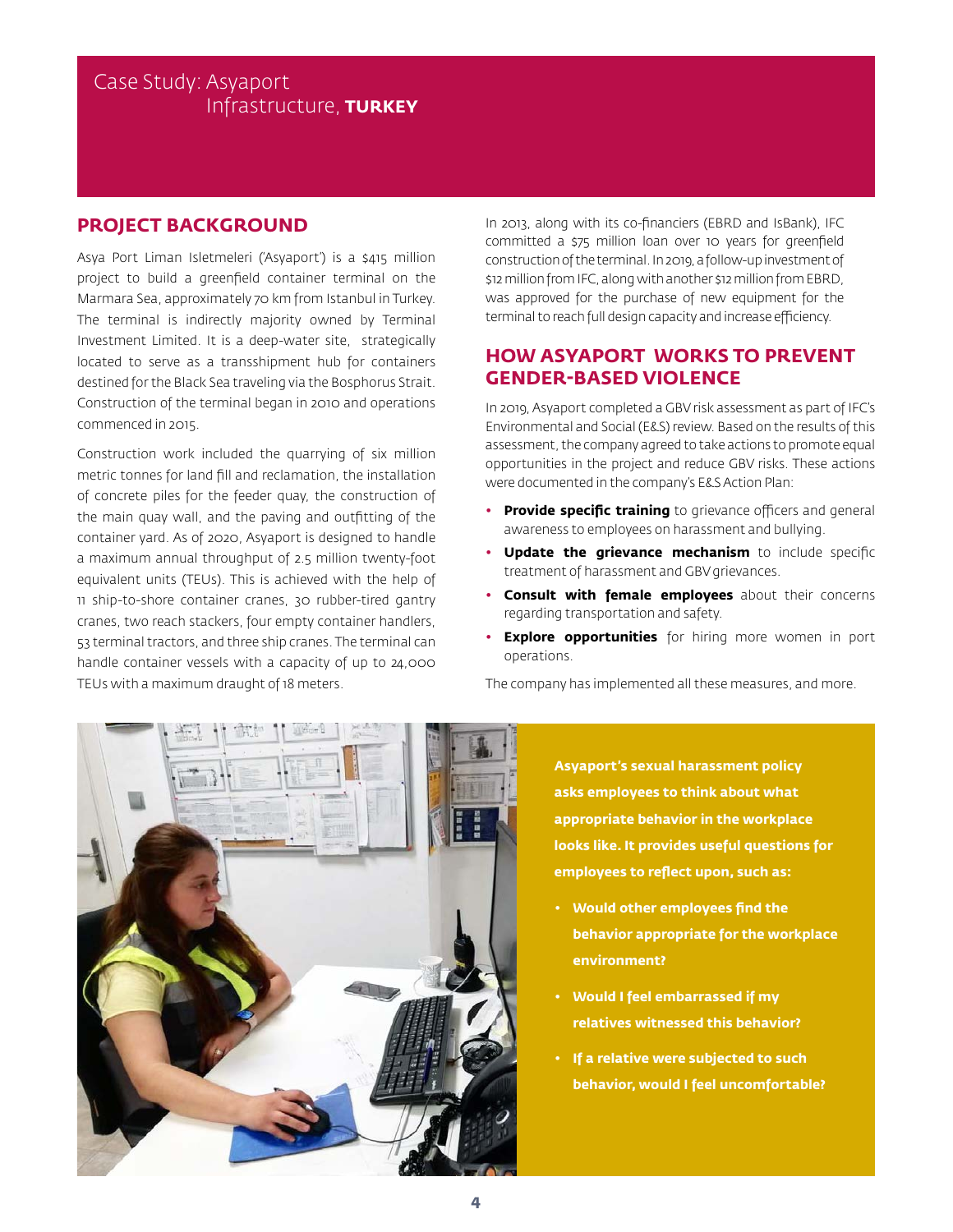## Case Study: Asyaport Infrastructure, **TURKEY**

#### **Anti-harassment policy**

In 2019, Asyaport introduced its anti-harassment policy. The policy applies to direct employees and subcontractors, and in all situations where employees are together. In introducing the policy, the company recognizes that behaviours such as sexual harassment and assault are forms of discrimination arising from gender inequality, and can often be hidden in corporate environments dominated by hierarchical relationships. Harassment in the work environment – which the company also identifies can be directed at any employee – is identified as a specific risk to employee wellbeing and business operations. When it happens, Asyaport writes, 'both the person and the corporate environment suffer from this situation'.

The policy includes descriptions of harassment, sexual harassment, sexual assault, sexual abuse, and retaliation. For sexual harassment specifically, incidents are classified into three levels:

- (i) **Simple harassment:** These are behaviors that create unwanted environments, but do not progress to threats. Examples include using slang words, asking questions about a person's sex life, or producing gossip.
- (ii) **Continuous harassment:** These are the same behaviors as simple harassment, but they are carried out multiple times despite warnings.
- (iii) **Severe harassment:** These are behaviors that constitute threats, blackmail, or insults. An example is when a person is threatened to accept a sexually explicit offer in order to avoid harm or negative impact – what is usually described as *quid pro quo* sexual harassment.

In outlining its commitment to support employees affected by sexual harassment, Asyaport stresses understanding the needs of such employees for justice and dignity to be restored.

The company also references sexual harassment in its general Human Resources policy, where it emphasizes that 'unlawful conduct related to harassment and violence is not acceptable under any circumstances'.

#### **Anti-harassment training**

Asyaport is committed to providing training to all employees on sexual harassment. This commitment is stated in the company's anti-harassment policy. Between May and June 2020, 28 employees – including some managers and directors – received this training across three sessions.

After completing the training, employees are handed a brochure that provides additional information about who to contact if they witness or experience an incident. In this brochure, the company iterates its commitment to providing a safe workplace for anybody who is on site.

*Any kind of discrimination and/or harassment by any employee, manager, consultant, guest, auditor, supplier of goods and services, and persons who are not employees of the business will not be tolerated.*

The brochure offers employees guidance on how to interpret a particular behavior to help them confirm their concern that they may have experienced sexual harassment. Here, a series of questions is presented to help employees reflect on the situation. There are also some scenarios to help employees determine if they need to make a formal report or not. A guiding principle for doing so is to consider whether a person who has engaged in an act of harassment is willing to recognize what they have done



**Traditionally in Turkey, it was thought that women would not be interested in port operations work. The company is making efforts to overcome this social gender stereotyping. It recently completed an equal opportunities action plan, and has commenced hiring female employee to work in their port operations.**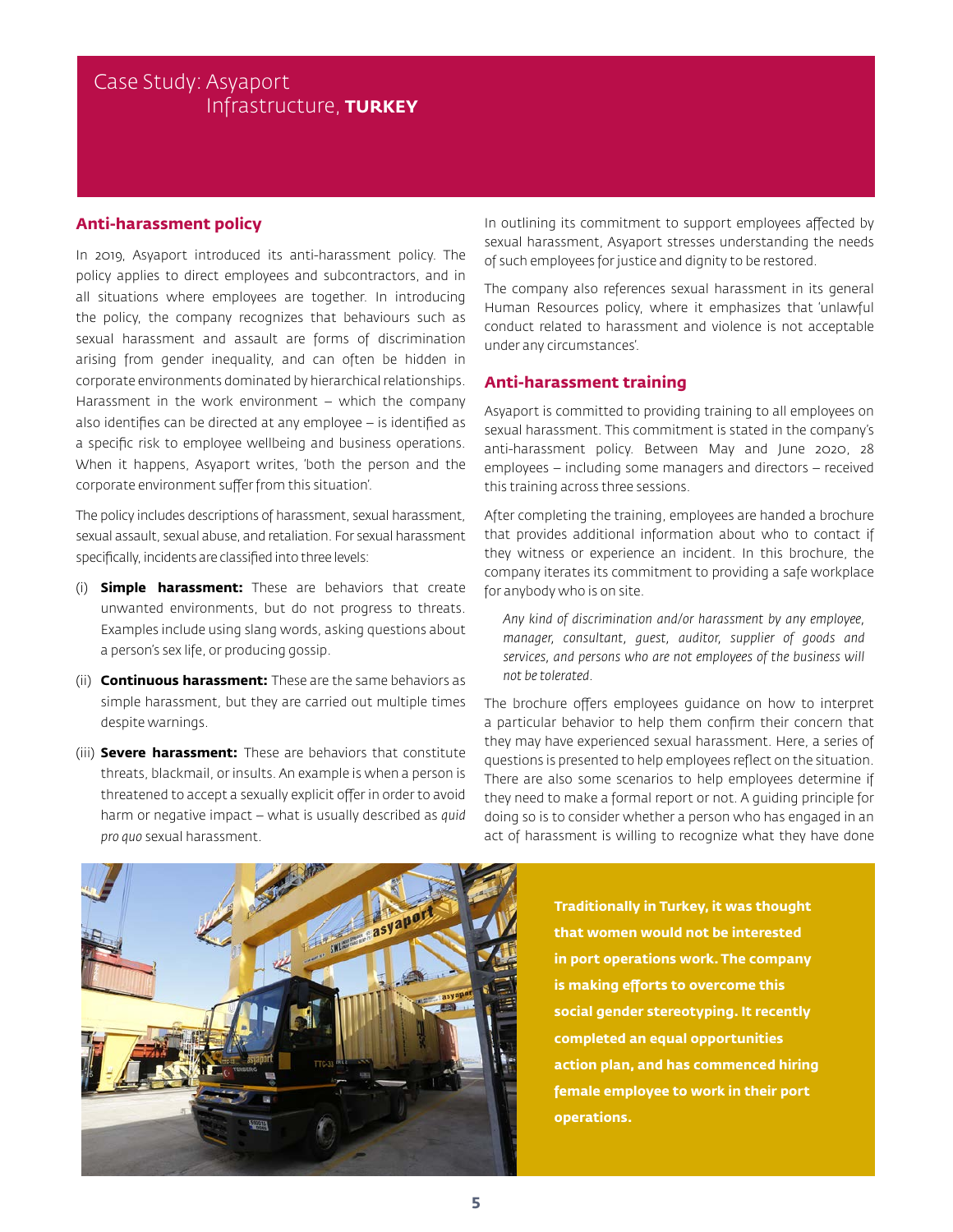## Case Study: Asyaport Infrastructure, **TURKEY**

and refrain from engaging in the same behavior again. In some cases, and depending on how the perpetrator responds after an incident, the affected employee may decide not to lodge a report. This might be in a case when:

- As soon as the perpetrator realizes that their behavior is inappropriate, they apologize.
- The perpetrator consciously makes efforts to avoid committing similar behaviors.
- The perpetrator does not ignore the incident or underestimate its significance.

This is a unique approach that Asyaport has decided to take. By providing an opportunity for employees who have committed harassment to learn and self-correct, the company seeks to promote a mature and empowered discourse about harassment among employees.

Of course, employees always have the right to report. And this is made explicit in the brochure. The company encourages anybody who believes they have been harassed to collect and save any relevant materials as evidence, seek help from a trusted person, and report to the Harassment Protection Officers. The company assures its employees that they are not alone and will be supported in this matter.

#### **Responding to incidents of harassment**

Asyaport assigns responsibility for managing workplace harassment to specific staff. For the HSE Specialist, the Quality Control Specialist, and the Payroll and Personnel Affairs Specialist, this responsibility is included in their job descriptions.

All three personnel have a responsibility to:

- receive complaints;
- prepare and run surveys about harassment;
- investigate complaints;
- keep confidential records;
- protect privacy of persons involved in allegations;
- run education sessions to make a difference on harassment in the workplace; and
- participate in training and other seminars to learn more about workplace harassment.

#### **Anti-harassment survey assessment**

In 2020, Asyaport ran a survey with its female employees to help the company better understand workplace risks associated with harassment. More than three quarters of all female employees completed the survey, with almost an equal number of blue collar and white-collar participants across eight different departments.

The results gave the company additional useful insights into the experiences of their female employees. For example, safety when working late was a concern for 5 percent of the survey respondents. And 91 percent agreed that the use of security cameras in the working environment would also be a good preventative measure.

After reviewing the results of this survey, Asyaport organized a meeting to encourage female employees to discuss their answers. The company updated its anti-harassment policy on the basis of feedback received.